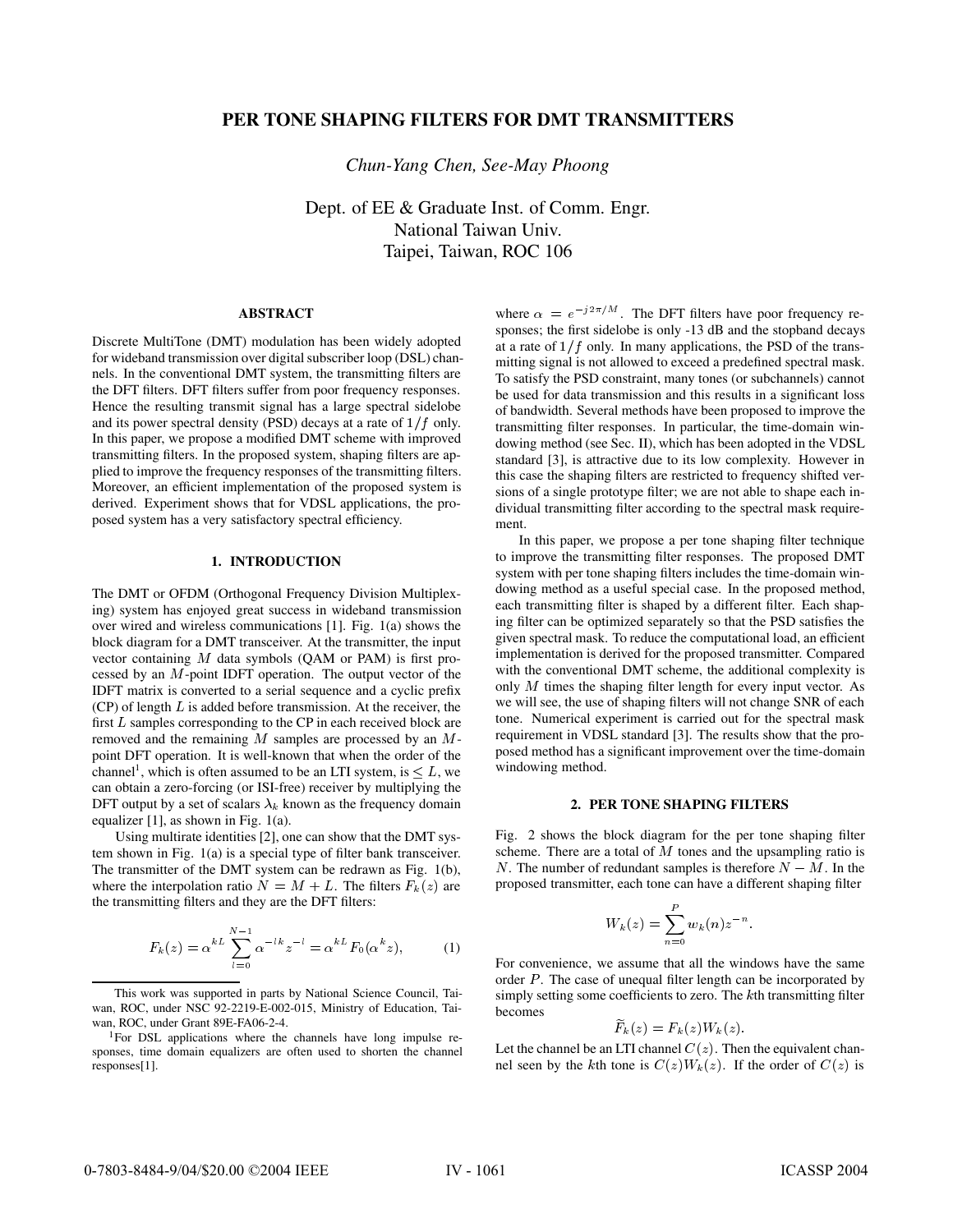

**Fig. 1**. (a) DMT system (b) Filterbank representation of the transmitter.

 $\leq L$ , where

$$
L=N-M-P
$$

Then one can verify that if we set the FEQs in Fig. 1(a) to

$$
\lambda_k = \frac{1}{C(e^{j2\pi k/M})W_k(e^{j2\pi k/M})},\tag{2}
$$

then the receiver in Fig. 1(a) is a zero forcing receiver for the transmitter in Fig. 2. If the shaping filters satisfy

$$
W_k(e^{j2\pi k/M}) = 1, \text{ for all } k,\tag{3}
$$

then then the FEQs become  $\lambda_k = 1/C(e^{j2\pi k/M})$ . Hence the noise gain for the DMT system with per tone windows is identical to that of the conventional DMT system.



**Fig. 2**. DMT transmitter with pertone window  $W_k(z)$ 

**Time-Domain Windowing Method:** In VDSL standard [3], the time-domain windowing method is adopted to improve the response of transmitting filters. In this case, the shaping filters are frequency shifted versions of a single prototype filter. To be more specific, they are related by  $2$ 

$$
W_k(z) = \alpha^{-k} W_0(\alpha^k z), \tag{4}
$$

where  $\alpha = e^{-\jmath 2\pi /M}$ . The main advantage of frequency shifted filters is its low implementational complexity. Using (1) and (4), the transmitting filters are also frequency shifted versions of a single prototype filter:  $F_k(z) = F_0(za^k)$ . Let us decompose  $F_0(z)$ <br>into its polyphase components as  $\widetilde{F}_0(z) = \sum_{i=0}^{M-1} E_0(z^M) z^{-i}$ . Then we have

$$
\begin{pmatrix}\n\widetilde{F}_0(z) \\
\widetilde{F}_1(z) \\
\vdots \\
\widetilde{F}_{M-1}(z)\n\end{pmatrix}^T = \begin{pmatrix}\nE_0(z^M) \\
z^{-1}E_1(z^M) \\
\vdots \\
z^{-M+1}E_{M-1}(z^M)\n\end{pmatrix}^T \Phi^H,
$$
\n(5)

<sup>2</sup>We have included a scaling factor  $\alpha^{-kL}$  for notational simplicity. This will not affect the system performance.

where  $\Phi$  is the M by M DFT matrix whose mnth entry is given by  $[\Phi]_{mn} = \alpha^{mn} / \sqrt{M}$ . Recall that  $F_0(z)$  is the product of  $F_0(z)$ (whose impulse response is  $[1 \ 1 \ \ldots \ 1]$ ) and  $W_0(z)$ . Using (5), we can implement the transmitter efficiently. For each input vector, the transmitter only needs to carry out one  $M$ -point IDFT and implement one filter  $W_0(z)$ .

**Comparison of Per Tone Shaping Filters and Time-domain Windowing Method:** Per tone shaping filters have three main advantages over time-domain windowing method. To illustrate these advantages, we consider the VDSL downstream transmission and the PSD mask for the FTTCab M1 deployment scenario[3]. The system parameters are the same as those in Sec. 4. The PSD mask is shown in both Fig. 3(a) and (b). Firstly, in the per tone shaping filter technique, the window  $W_k(z)$  can be chosen to be asymmetric. We are able to obtain bandpass filters  $F_k(z)$  that has a very sharp transition band on one side. Fig. 3(a) shows the filter response at  $f = 3.675$  MHz. On the other hand, if the windows are frequency shifted version of a prototype  $W_0(z)$ , the prototype has to be designed so that all filters  $F_k(z)$  are good filters. Hence  $W_0(z)$  is symmetric. Fig. 3(b) shows the corresponding filter response at  $f = 3.675$  MHz. From the figure, one can clearly see the advantage of using an asymmetric shaping filter. Secondly, at different frequency regions, there are different requirements on the transition bandwidth and stopband attenuation of  $F_k(z)$ . The per tone shaping filter technique allows us to design different windows for different requirements. For examples, for tones that are far from the shape edge of the PSD mask, one can choose a shaping filter with a larger transition bandwidth. There is no such flexibility in the time-domain windowing method. Thirdly, one can use shaping filters of different length for different  $k$ . A shorter filter causes less ISI when the order of channel  $C(z)$  is larger than  $L - P$ . Though the per tone shaping filter technique has many advantages, its complexity is much higher than that of time-domain windowing method. A direct implementation of the transmitter in Fig. 2 has a complexity of  $\mathcal{O}(MN)$ . In what follows, we derive an efficient implementation of the transmitter with per tone shaping filters.

#### **3. EFFICIENT IMPLEMENTATION**

Per tone shaping filter technique has been proposed in [4] to improve the frequency responses of DMT receiving filters. It has been demonstrated that such a technique can greatly enhance the performance of DMT systems especially in the presence of narrowband noise. Moreover using the idea of sliding window fast Fourier transform, the authors have derived an efficient implementation of receivers with per tone shaping filters. In this section, we will show that using a procedure that is similar to that in [4], we are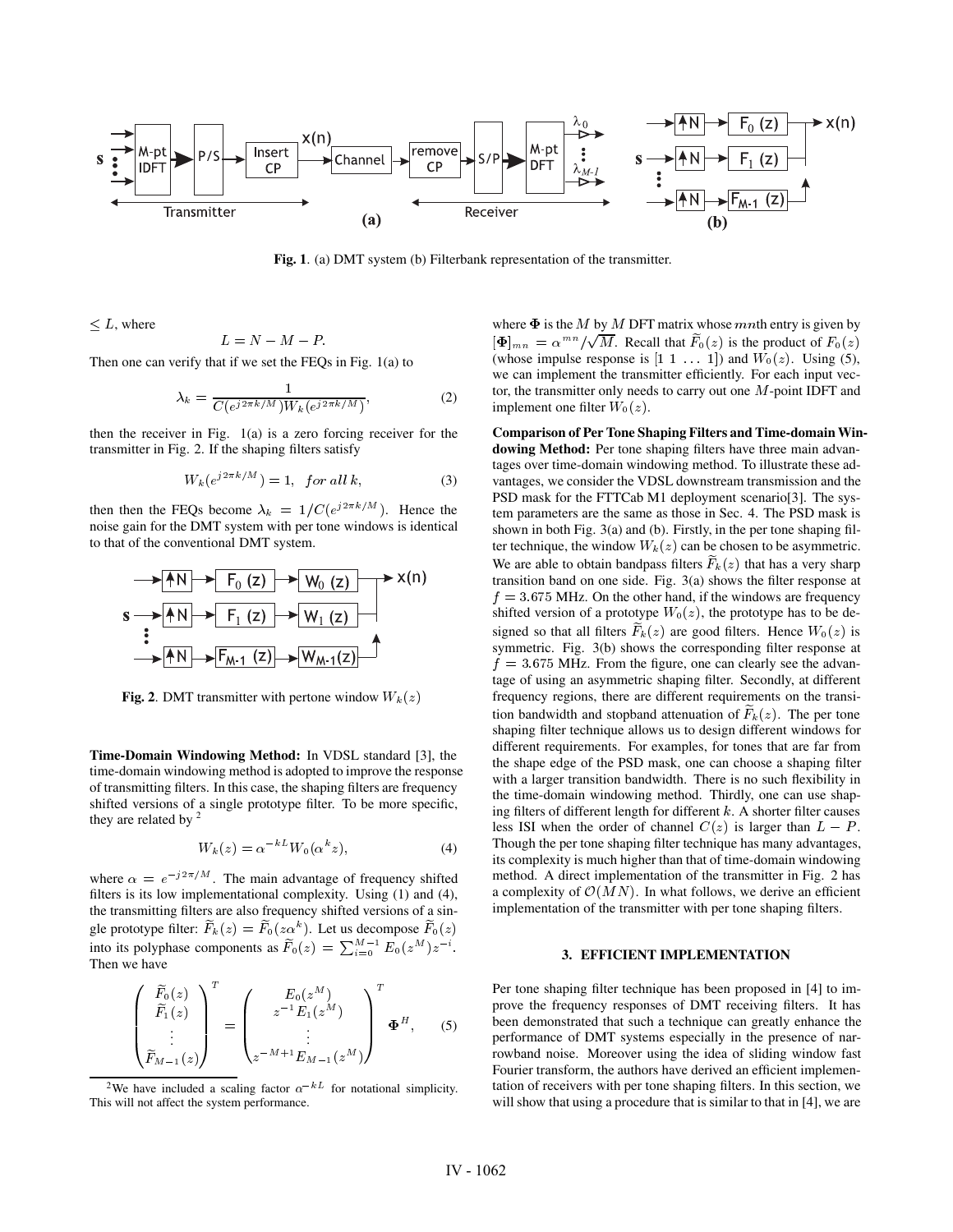

**Fig. 3**. Comparison of PSD for (a) the frequency shifted window and (b) the per tone window.

able to derive an efficient implementation of the DMT transmitter with per tone shaping filters.

Let the input vector s be

$$
\mathbf{s} = [s_0 \hspace*{1mm} s_1 \hspace*{1mm} \ldots \hspace*{1mm} s_{M-1}]^T.
$$

Consider the one shot response of the transmitter caused by the input vector s. Let us denote one output block of the transmitter by

$$
\mathbf{x} = [x(0) \ \ x(1) \ \ \ldots \ \ x(N+P)]^T.
$$

Then from Fig. 2, we can write

$$
\mathbf{x} = \sum_{k=0}^{M-1} s_k \mathbf{f_k} \star \mathbf{w_k},
$$
 (6)

where  $f_k \star w_k$  denotes the convolution of  $f_k$  and  $w_k$ . The vectors  $f_k$  and  $w_k$  are respectively given by

$$
\mathbf{f}_{\mathbf{k}} = \begin{pmatrix} \alpha^{kL} \\ \alpha^{k(L-1)} \\ \vdots \\ \alpha^{k(L-N+1)} \end{pmatrix}, \quad \mathbf{w}_{\mathbf{k}} = \begin{pmatrix} w_k(0) \\ w_k(1) \\ \vdots \\ w_k(P) \end{pmatrix}.
$$

Define the following  $(N + P)$  by  $(P + 1)$  Toeplitz matrix

$$
\mathbf{T}_k = \left(\begin{array}{ccccc} \alpha^{kL} & 0 & \cdots & 0 \\ \alpha^{k(L-1)} & \alpha^{kL} & \ddots & \vdots \\ \vdots & \alpha^{k(L-1)} & \ddots & 0 \\ \alpha^{k(L-N+1)} & \vdots & \ddots & \alpha^{kL} \\ 0 & \alpha^{k(L-N+1)} & \ddots & \alpha^{k(L-1)} \\ \vdots & \ddots & \ddots & \vdots \\ 0 & \cdots & 0 & \alpha^{k(L-N+1)} \end{array}\right).
$$

Then one can express (6) as

$$
\mathbf{x} = \sum_{k=0}^{M-1} s_k \mathbf{T}_k \mathbf{w}_k.
$$
 (7)

Let us decompose the matrix  $\mathbf{T}_k$  as

$$
\mathbf{T}_k = \left(\begin{array}{ccc} & -\alpha^{k(L+1)}\mathbf{I}_P \\ & & \\ & \mathbf{0}_{(N-P)\times P} \\ & & \\ \mathbf{0}_{P\times 1} & & \alpha^k\mathbf{I}_P \end{array}\right)\mathbf{U}_k,
$$

where  $U_k$  is an  $(P+1)$  by  $(P+1)$  upper triangular Toeplitz matrix whose first row is given by  $[1 \alpha^k \dots \alpha^{k}]$ . Letting  $v_k = U_k w_k$ , we can rewrite (7) as

$$
\mathbf{x} = \sum_{k=0}^{M-1} \begin{pmatrix} \mathbf{f_k} & -\alpha^{k(L+1)} \mathbf{I}_P \\ \mathbf{f_k} & \mathbf{0}_{(N-P)\times P} \\ \mathbf{0}_{P\times 1} & \alpha^k \mathbf{I}_P \end{pmatrix} \mathbf{v}_k s_k.
$$
 (8)

Let us write  $\mathbf{v}_k = [v_{k,0} \ \bar{\mathbf{v}}_k^T]^T$ . Thus  $\bar{\mathbf{v}}_k$  is a P by 1 vector consisting of the last P entries of  $v_k$ . Using this, one can verify that (8) can be written as

$$
\mathbf{x} = \begin{pmatrix} \mathbf{0} & \mathbf{I}_L \\ \mathbf{I}_M \\ \mathbf{0}_{P \times M} \end{pmatrix} \boldsymbol{\Phi}^H \mathbf{D} \mathbf{s} + \sum_{k=0}^{M-1} \begin{pmatrix} -\alpha^{k(L+1)} \bar{\mathbf{v}}_k \\ \mathbf{0}_{(N-P) \times 1} \\ \alpha^k \bar{\mathbf{v}}_k \end{pmatrix} s_k, \quad (9)
$$

where **D** is the diagonal matrix  $diag[v_{0,0} \ v_{1,0} \dots \ v_{M-1,1}]$  and of the transmitter. When the input vectors  $s(n)$  are sent, there will be overlapping of P samples between 2 adjacent blocks of  $\mathbf{x}(n)$ . Exploiting this overlapping section, one can verify that the computation of the second term in  $(9)$  needs roughly  $P$  multiplications only. The cost of computing one transmitter output block is therefore roughly equal to the cost of 1 IDFT and  $(P+1)M$ . In practice  $\Gamma$  is often much smaller than N, the implementational cost of the efficient structure based on (9) is much lower than the direct imple- $\Phi$ <sup>H</sup> is the IDFT matrix. Recall that (9) is the one shot response mentation, which is  $\mathcal{O}(MN)$ . Comparing with the complexity of the frequency shifted window case, the proposed per tone window technique is higher by roughly  $(P+1)M$  multiplications. This extra cost can be further reduced by chosen unequal length shaping filters. When the order of  $W_k(z)$  is  $P' < P$ , using  $v_k = U_k w_k$ , one can show that **v** has only  $P' + 1$  nonzero entries.